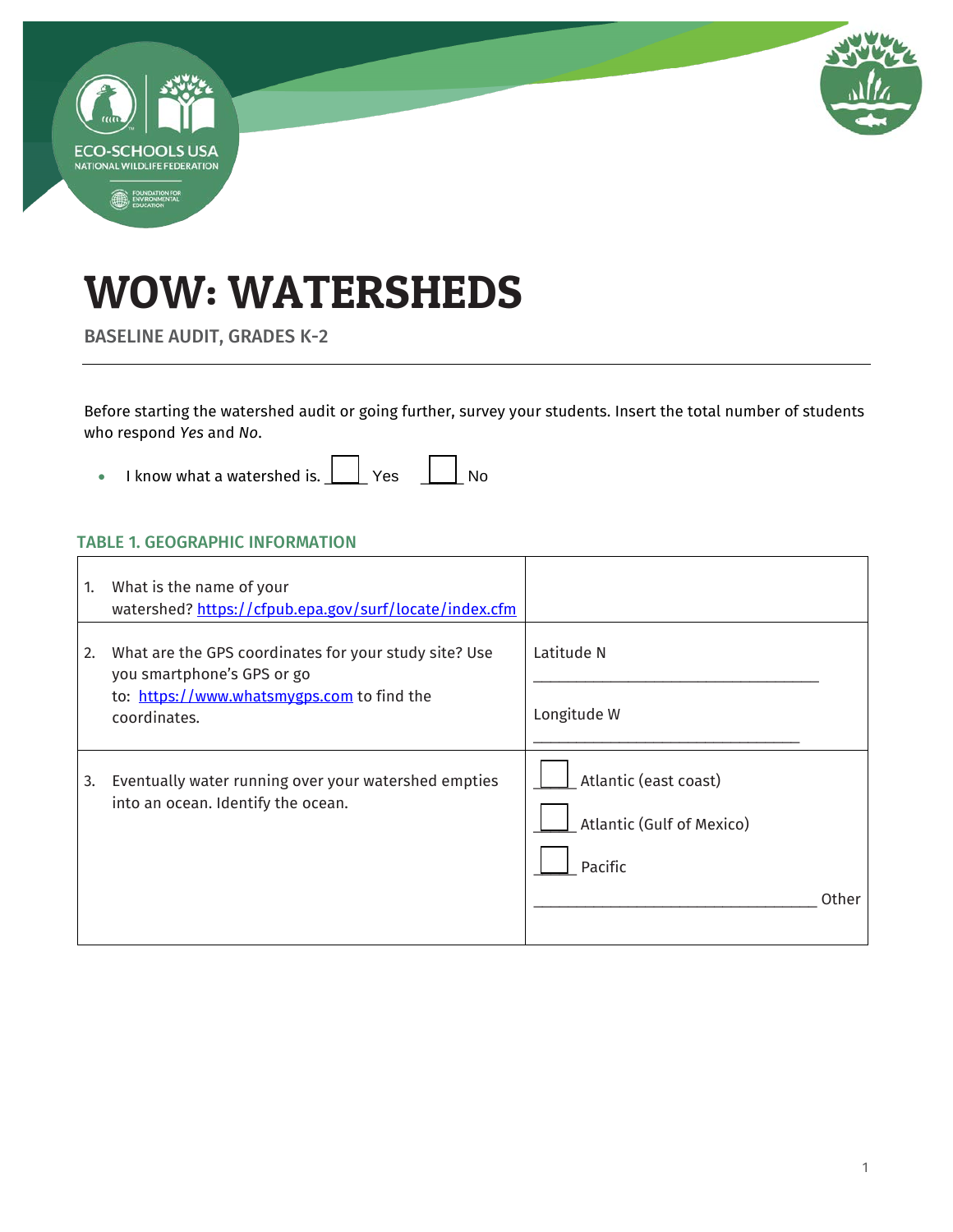



#### TABLE 2. WATERSHED CHARACTERISTICS AND BENEFITS

| $\mathbf{1}$ | What percentage of students understand that a<br>watershed is not just about water, but movement of<br>water over an area of land?                                                                                                                                                                                               | $\%$                                                                          |
|--------------|----------------------------------------------------------------------------------------------------------------------------------------------------------------------------------------------------------------------------------------------------------------------------------------------------------------------------------|-------------------------------------------------------------------------------|
| 2.           | There are several characteristics that are used to<br>"define" a watershed. The list below is not exhaustive,<br>but are elements students at this age should identify.<br>What percentage of students can identify one or more<br>elements related to a watershed?<br>Land features (basic)<br>Water quality<br>Plants<br>Soils | 0 elements<br>А.<br>B.<br>1 element<br>C.<br>2-3 elements<br>4 elements<br>D. |
| 3.           | A watershed is a system. What percentage of students<br>can identify one or more system benefits associated<br>with a healthy watershed?<br>Healthy plants and animals<br>Tourism and recreation<br>Spiritual celebrations, relaxation, physical fitness<br>or other health benefits                                             | $\%$                                                                          |

#### **Think about the following question as you summarize the data in Table 2.**

1. How might knowing watershed characteristics and benefits help students become better watershed stewards?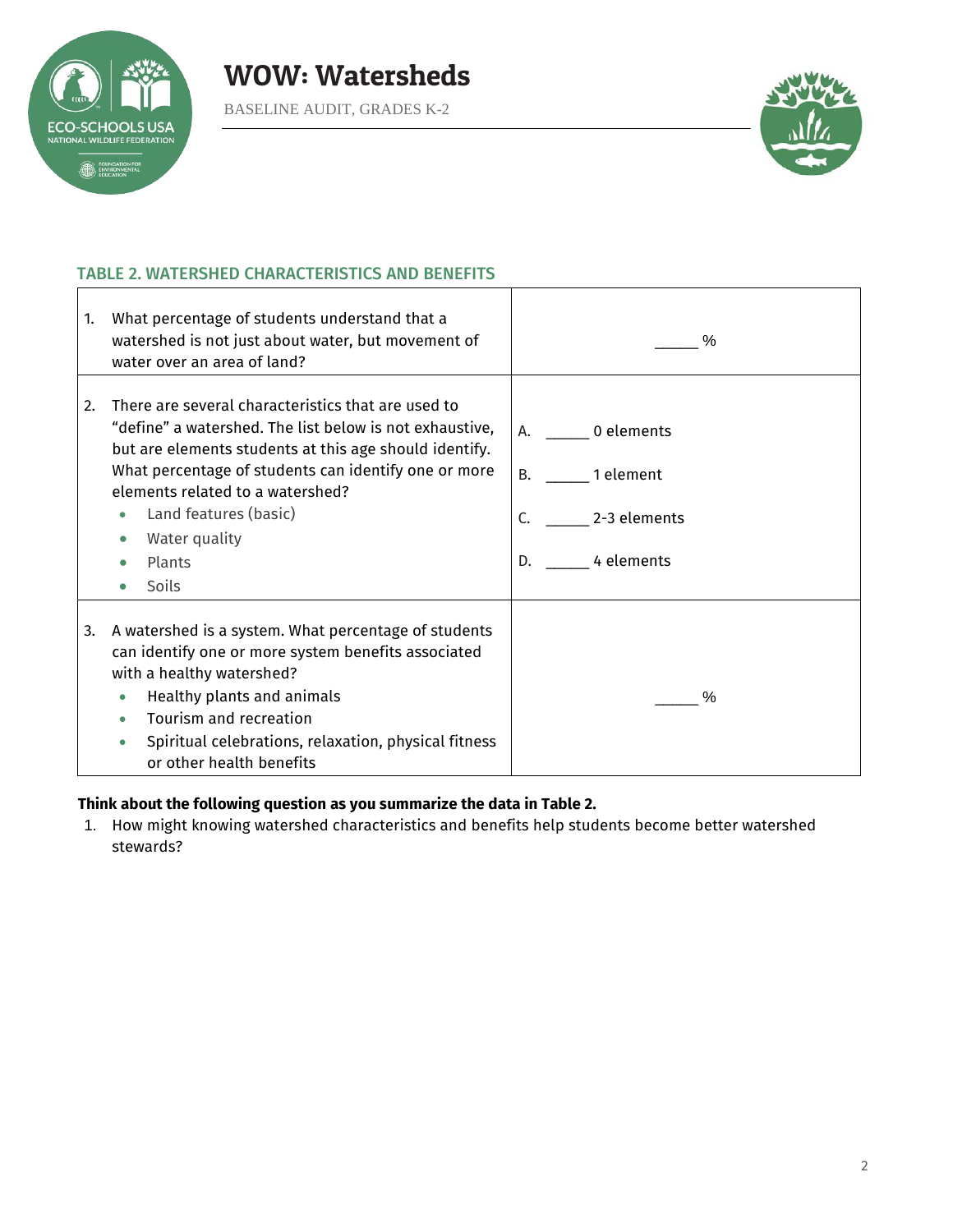



#### TABLE 3. TEMPERATURE AND PRECIPITATION

| For today's date, collect the weather data listed to the right.<br>Use your local weather website, application or use the<br>following: | Temperature in degrees Fahrenheit |  |
|-----------------------------------------------------------------------------------------------------------------------------------------|-----------------------------------|--|
| . http://www.weatherbase.com/weather/state.php3?c=US                                                                                    | Precipitation in inches           |  |
| www.weather.com                                                                                                                         |                                   |  |

#### 2. Change Over Time and Patterns

How does temperature and precipitation change over the course of the school year? Use your school's weather station, local weather application or one of the sites listed in #1 to collect temperature and precipitation data, a minimum of once a month, throughout the schoolyear. The post audit will ask for your monthly averages and totals.

We encourage the team/class to keep the data posted, so students are more easily able to look for patterns and see how weather changes throughout the school year. Encourage students to compare weather data at a variety of different points throughout the entire watershed. Use the discussion questions each time students collect data and/or add to the team/class chart or graph. As always, attach photos or student work to the audit as evidence.

#### **Think about the following questions as you summarize the data in Table 3.**

- 1. Can weather impact a watershed? Explain.
- 2. Can weather impact wildlife in a watershed? Explain.
- 3. What actions can the team/class take to help wildlife deal with weather impacts, such as floods, drought, development or pollution?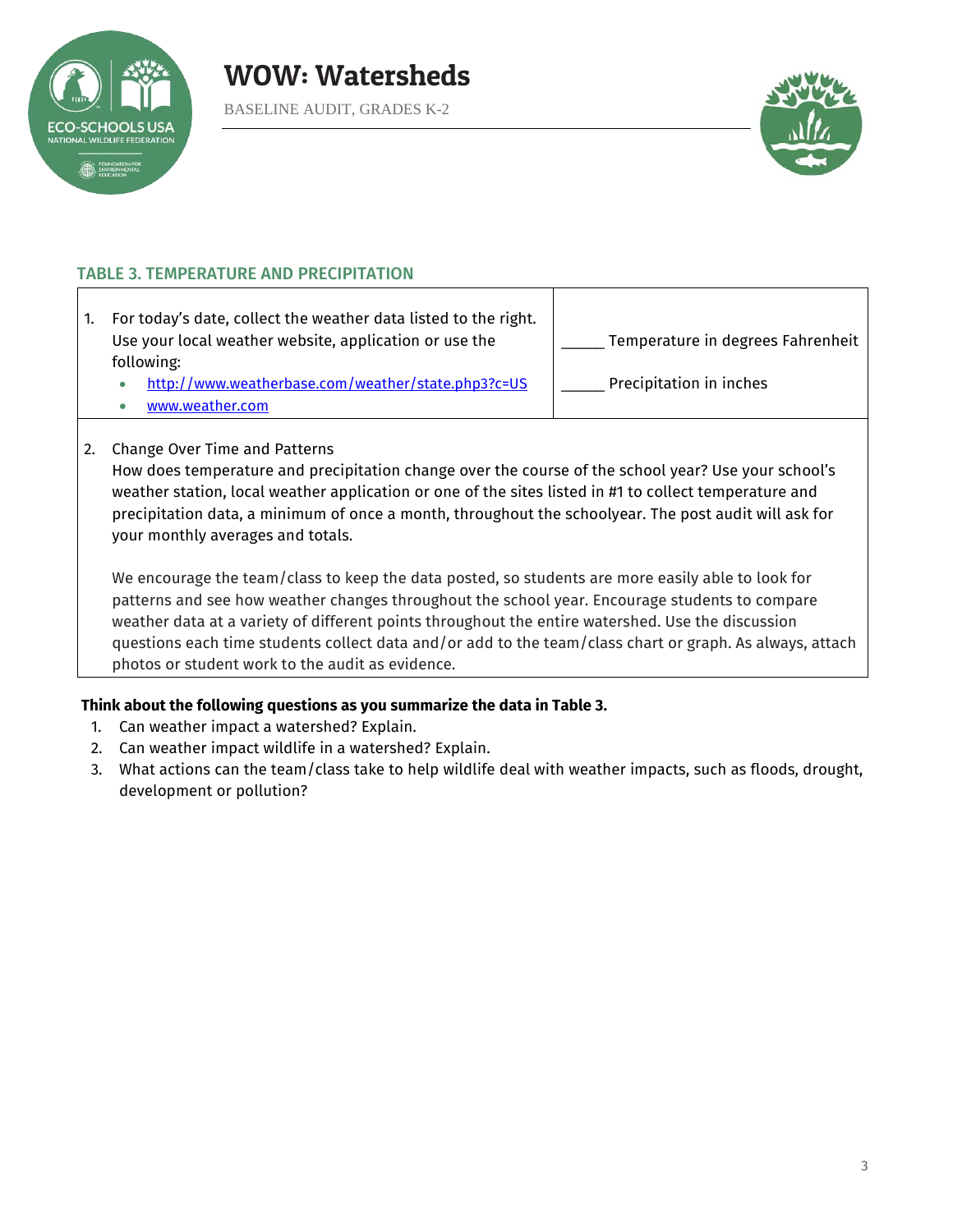

BASELINE AUDIT, GRADES K-2



**TABLES 4, 5 and 6**. Consider contacting a watershed outreach coordinator (city water department) college or university, or local watershed non-profit. Their involvement is a great way to connect to the community, inspire students, demonstrate career possibilities and share resource expertise. If you cannot conduct a study within your watershed please determine the best way to gather the data, i.e. a phone call, an email or ideally a SKYPE, Zoom or Google Hangout with someone who works as a biologist, ecologist, volunteer, etc. at your nearest water quality or soil quality monitoring station. Contact your city's water department for resources specialists or recommendations.

Remember the water within the watershed is a network of connected systems. Water quality and/or pollutants upstream impact water quality downstream. Whether or not you are physically able to go to a nearby creek, stream, river, lake, etc., students can still collect water and soil data from samples you bring to the classroom for investigation.

Invite parents and community members to participate in the auditing process. Students can take on the role of educator by working with volunteers on citizen science. This experience is a great way to build community.

#### TABLE 4. LANDSCAPE

|                                                        | Take a panoramic picture or multiple images of the study area and insert them in the summary for Table<br>4. If you are unable to be at your study site, use Google Earth or Google Maps, locating your study site<br>using the GPS coordinates from Table 1. Take screen shots of the features listed below. |                                                              |  |
|--------------------------------------------------------|---------------------------------------------------------------------------------------------------------------------------------------------------------------------------------------------------------------------------------------------------------------------------------------------------------------|--------------------------------------------------------------|--|
|                                                        | In the photo you want to see the following features.<br>Banks of the waterbody<br>$\bullet$<br>Waterbody<br>$\bullet$<br>Surrounding land features<br>$\bullet$                                                                                                                                               |                                                              |  |
| 2. From your study site what types of land do you see? |                                                                                                                                                                                                                                                                                                               |                                                              |  |
|                                                        | Forested-private land                                                                                                                                                                                                                                                                                         | Open green space<br>(such as a park)<br>Forested-public land |  |
|                                                        | Open space-rocky or little<br>vegetation                                                                                                                                                                                                                                                                      | Housing or businesses<br>Farm/ranch (crops or<br>animals)    |  |

Continued on the next page.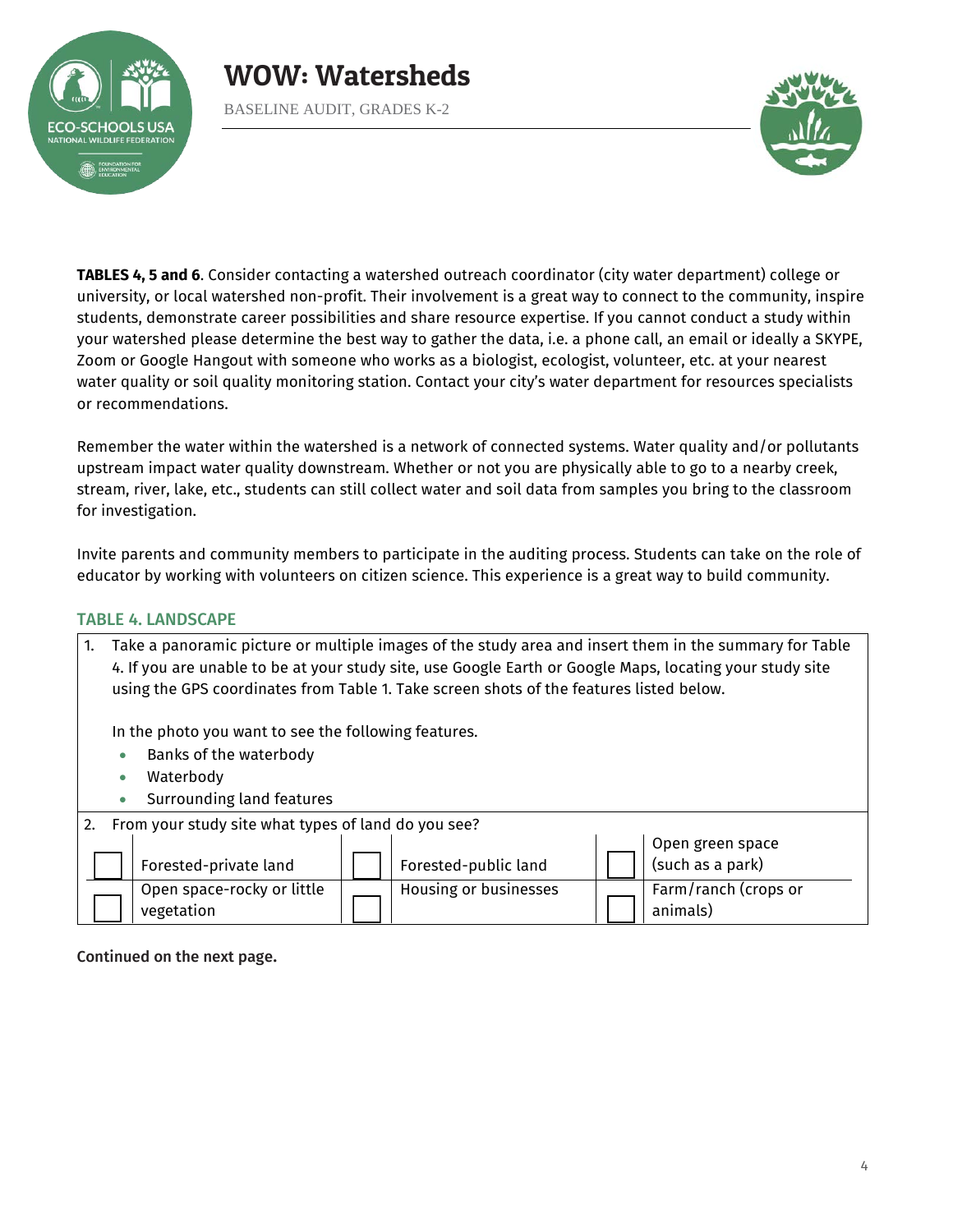





**Insert photos here.**

**Think about the following questions as you summarize the information in Table 4.** 

- 1. How does the land near the water impact the waterbody?
- 2. What observations were made based on the photographs?
- 3. How are the photographs of the study site different from being on site or looking at Google Earth?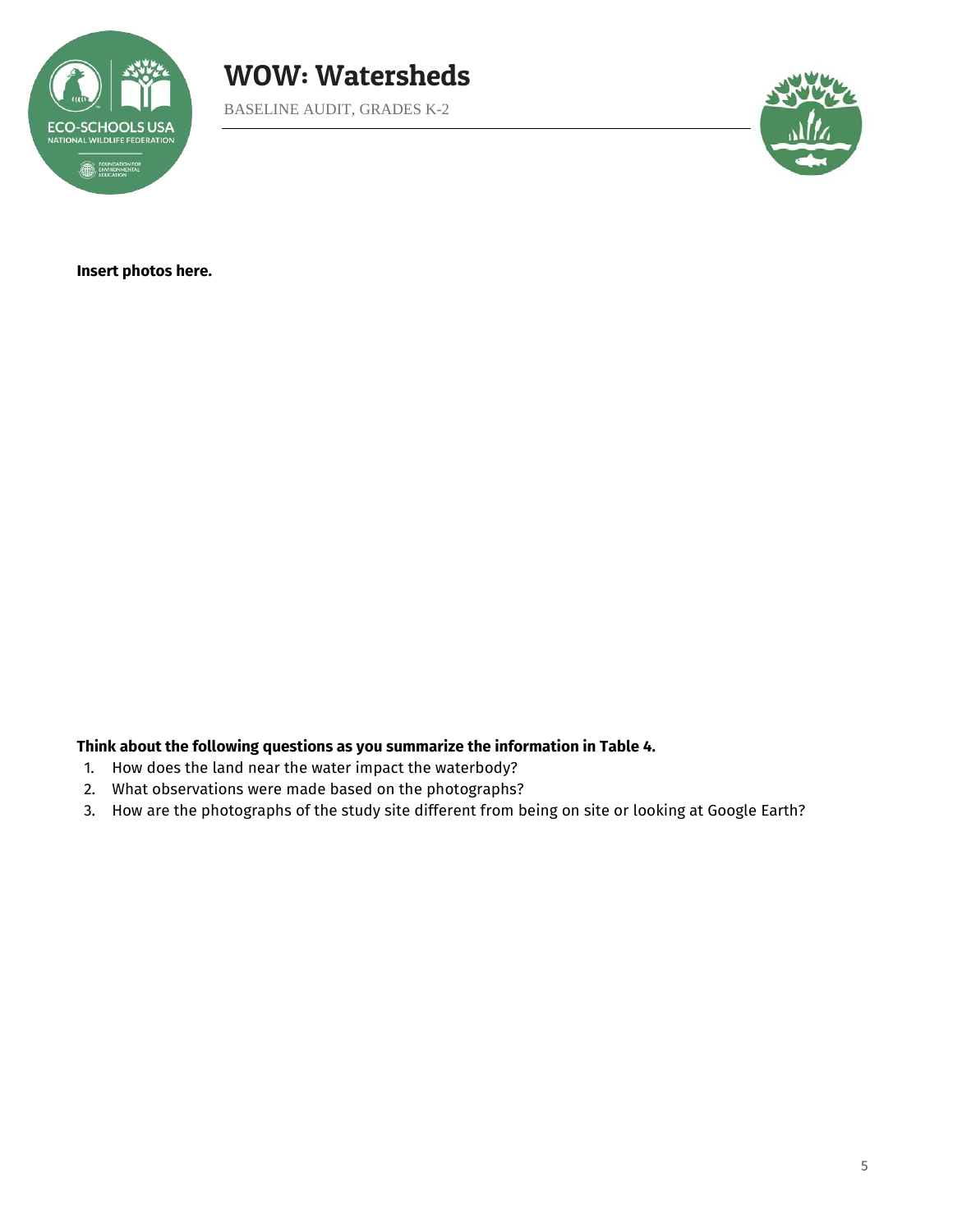



#### TABLE 5. SOIL AND WATER QUALTIY

| 1. | Soil Temperature                                                                                    | Soil pH<br>2.                                         |
|----|-----------------------------------------------------------------------------------------------------|-------------------------------------------------------|
|    |                                                                                                     |                                                       |
|    |                                                                                                     | Test 1 _______ pH level                               |
|    | Test $2 \_\_\_$ °F                                                                                  | Test 2 ______ pH level                                |
|    | Test $3 \_\_\_\$ °F                                                                                 | Test 3 _____ pH level                                 |
|    |                                                                                                     |                                                       |
|    |                                                                                                     | $\bigcirc$ Acidic $\bigcirc$ Neutral $\bigcirc$ Basic |
| 3. | Is there trash on the ground that you can see<br>from the study site?                               | $\bigcap$ Yes $\bigcap$ No                            |
| 4. | Describe how the soil looks, feels and smells. Come to a consensus with the class/team on 5-10 soil |                                                       |
|    | descriptors.                                                                                        |                                                       |
|    |                                                                                                     |                                                       |
| 5. | <b>Water Temperature</b>                                                                            | Water pH<br>6.                                        |
|    |                                                                                                     |                                                       |
|    | Test $1 \_\_\_$ °F                                                                                  | Test 1 ______ pH level                                |
|    | Test $2 \_\_\_$ °F                                                                                  | Test 2 ______ pH level                                |
|    | Test $3 \_\_\_\_$ °F                                                                                | Test 3 ______ pH level                                |
|    |                                                                                                     | $\bigcirc$ Acidic $\bigcirc$ Neutral $\bigcirc$ Basic |
|    | 7. Transparency                                                                                     |                                                       |
|    | Test 1 _______ cm Test 2 ______ cm Test 3 ______ cm                                                 | greater than depth of transparency tube               |
|    |                                                                                                     |                                                       |
| 8. | Is there trash in the waterbody that you can see                                                    | ◯ Yes ◯ No                                            |
|    | from the banks (sides of waterbody)?                                                                |                                                       |
| 9. | Is it raining now or has it rained in the last 24                                                   |                                                       |
|    | hours? Stormwater runoff from surrounding<br>areas can impact watershed quality and                 |                                                       |
|    | appearance, including temperatures and pH. If                                                       |                                                       |
|    | possible, monitor and track temperature and pH                                                      |                                                       |
|    | throughout the schoolyear. Help students                                                            | $\bigcirc$ Yes $\bigcirc$ No                          |
|    | identify patterns, see how data changes as                                                          |                                                       |
|    | seasons change and problem solve big changes                                                        |                                                       |
|    | in data (What could be happening/why are our                                                        |                                                       |
|    | numbers so different than before?)                                                                  |                                                       |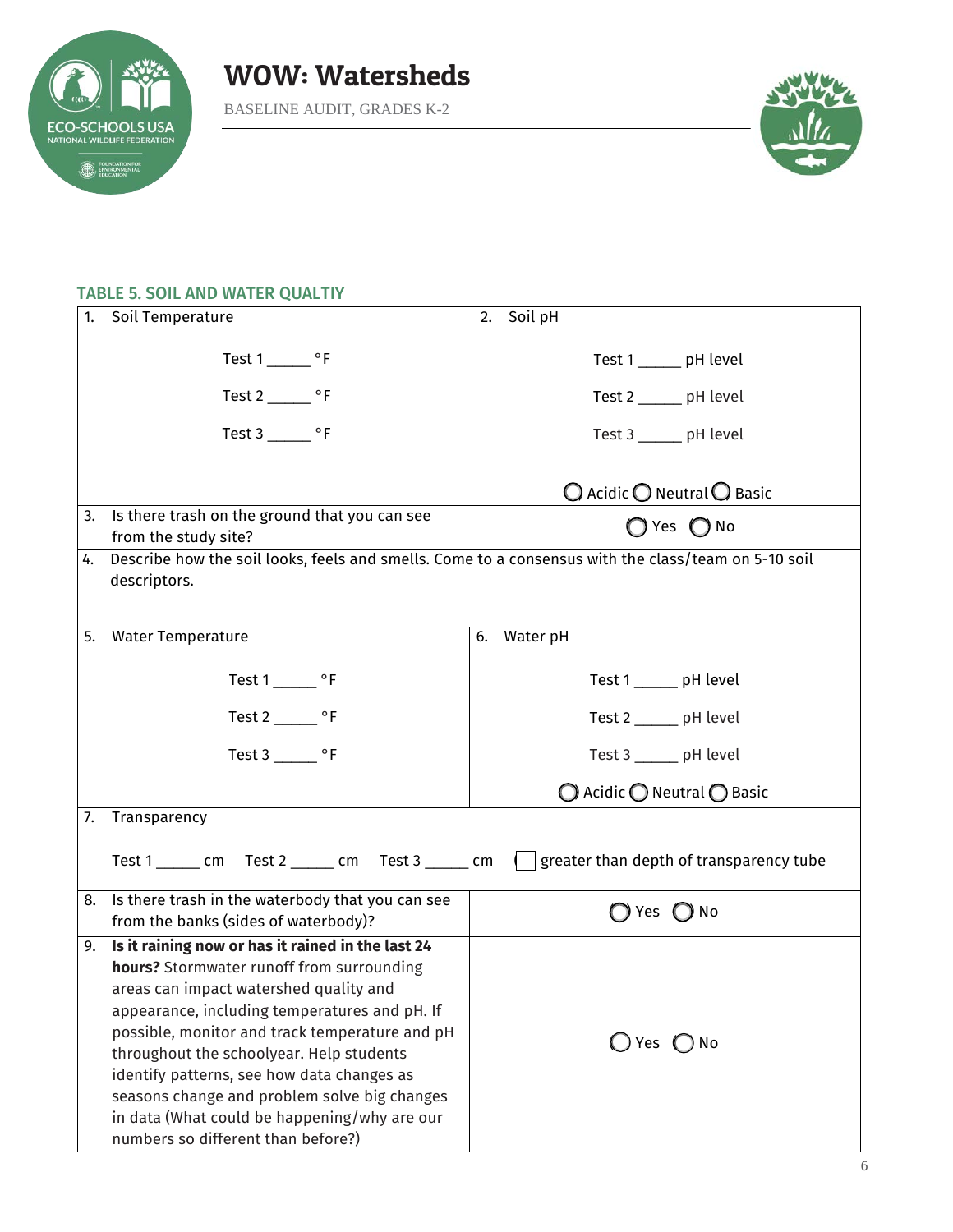

BASELINE AUDIT, GRADES K-2



#### T**hink about the following questions as you summarize the data in Tables 5.**

- 1. Why is it important to observe and test soil and water at the study site?
- 2. What impacts can trash on the land or in the water have on,
	- Water quality?
	- Soil quality?
	- Wildlife?
- 3. What actions can the team/class take to be better watershed stewards? Use this information to inform the Eco-Action Plan.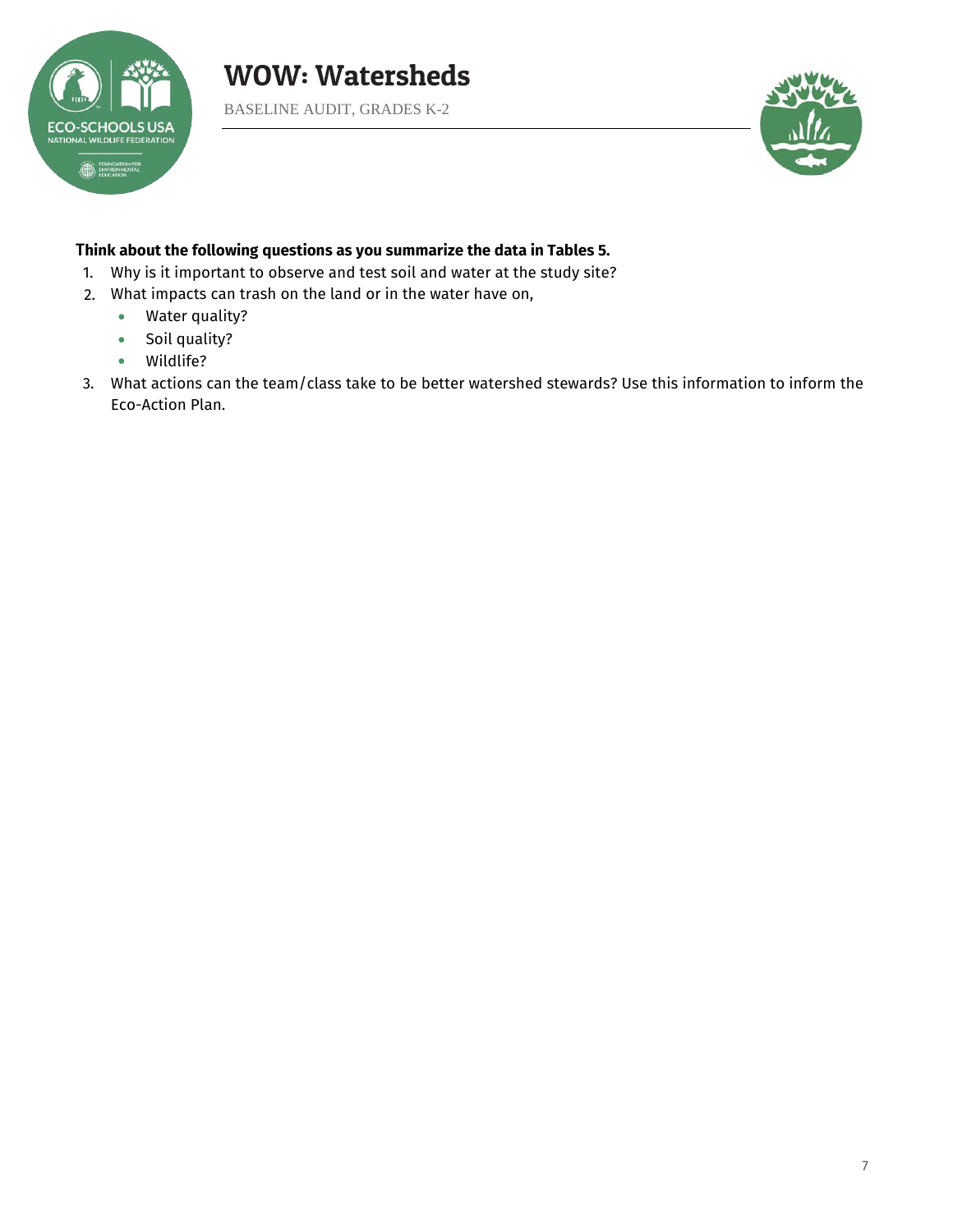

BASELINE AUDIT, GRADES K-2



Consider contacting a watershed outreach coordinator (city water department) college or university, or local watershed non-profit. Their involvement is a great way to connect to the community, inspire students, demonstrate career possibilities and share resource expertise. If you cannot conduct a study at your watershed please determine the best way to gather the data, i.e. a phone call, an email or ideally a SKYPE or Google Hangout with someone who works as a biologist, ecologist, volunteer, etc. at your nearest watershed monitoring station. Contact your city's water department for resources specialists or recommendations.

Remember the water in your watershed has a direct connection upstream and downstream to your location. Whether or not you are physically able to go to a nearby creek, stream, river, lake, etc., students can still collect water and soil data from samples you bring to the classroom for investigation.

Involve parents in their child's learning. Invite parents to participate in the auditing process, especially the macroinvertebrate studies. Animal counts are a fun family experience and a great way to connect families to nature.

#### TABLE 6. WILDLIFE

|    |                                                                          | amphibians<br>birds                  |
|----|--------------------------------------------------------------------------|--------------------------------------|
|    |                                                                          | fish<br>insects                      |
| 1. | Count how many different plants and animals are<br>observed on this day? | reptiles<br>mammals                  |
|    |                                                                          | terrestrial plants<br>aquatic plants |
|    |                                                                          | total plants and animals observed    |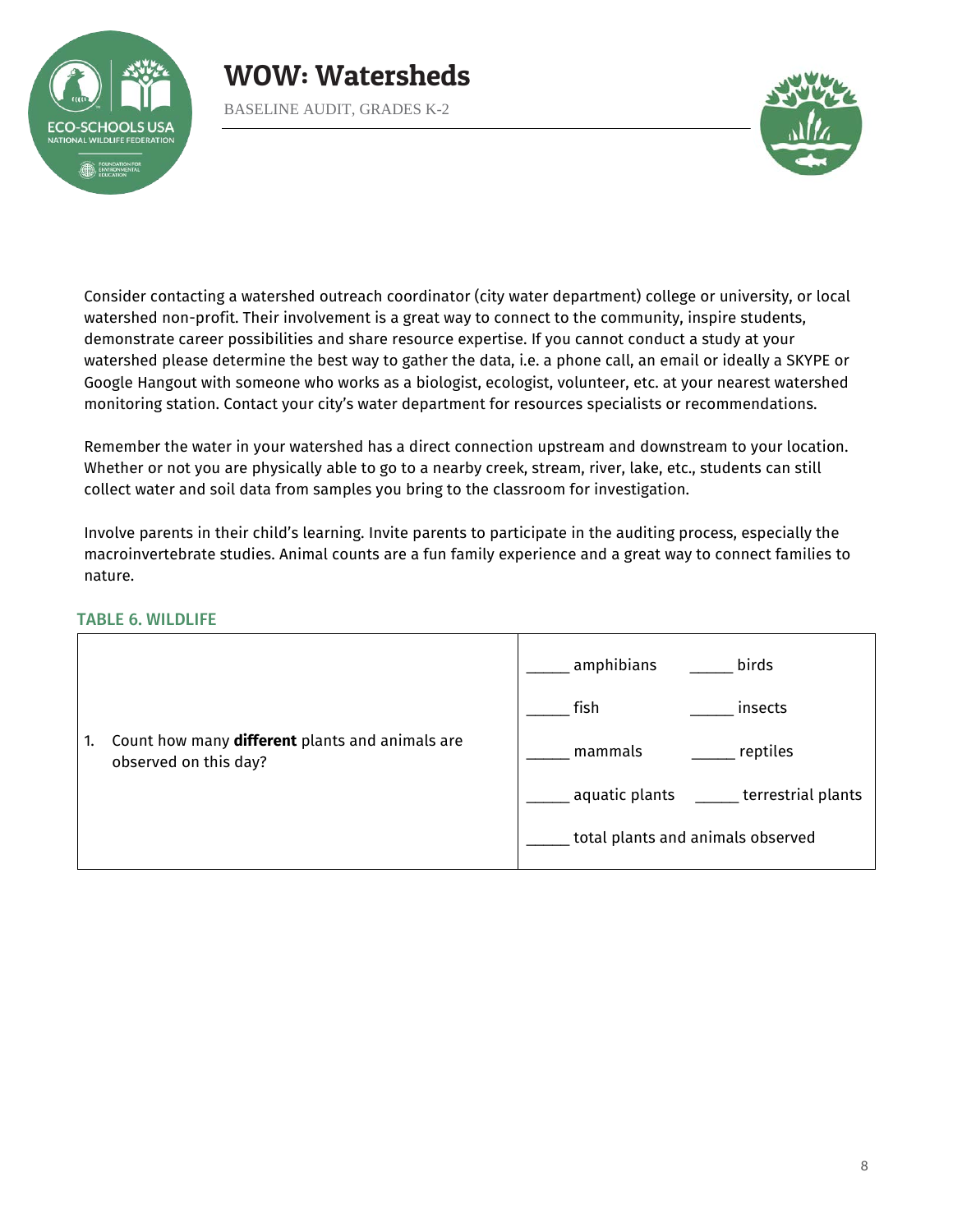



**Volunteers needed for macroinvertebrate studies**. Consider speaking to a resource expert before completing this section. They may have materials that you can borrow or they may be able to come assist you.

There are several macroinvertebrate resources, such as Stroud or GLOBE. Please use a resource that works best for your team.

Stroud -<http://www.stroudcenter.org/macros/>GLOBE -<https://goo.gl/p6niFW>

**To help you with identification** and assessment please refer to the handout on the WOW-Audits page, titled Macroinvertebrate Studies Guide.

**Reminder:** Please attach photos or student work to the audit as evidence.

|    | How many macroinvertebrates were collected total? |  |
|----|---------------------------------------------------|--|
| 3. | How many different types were collected?          |  |

**Insert photos here.**